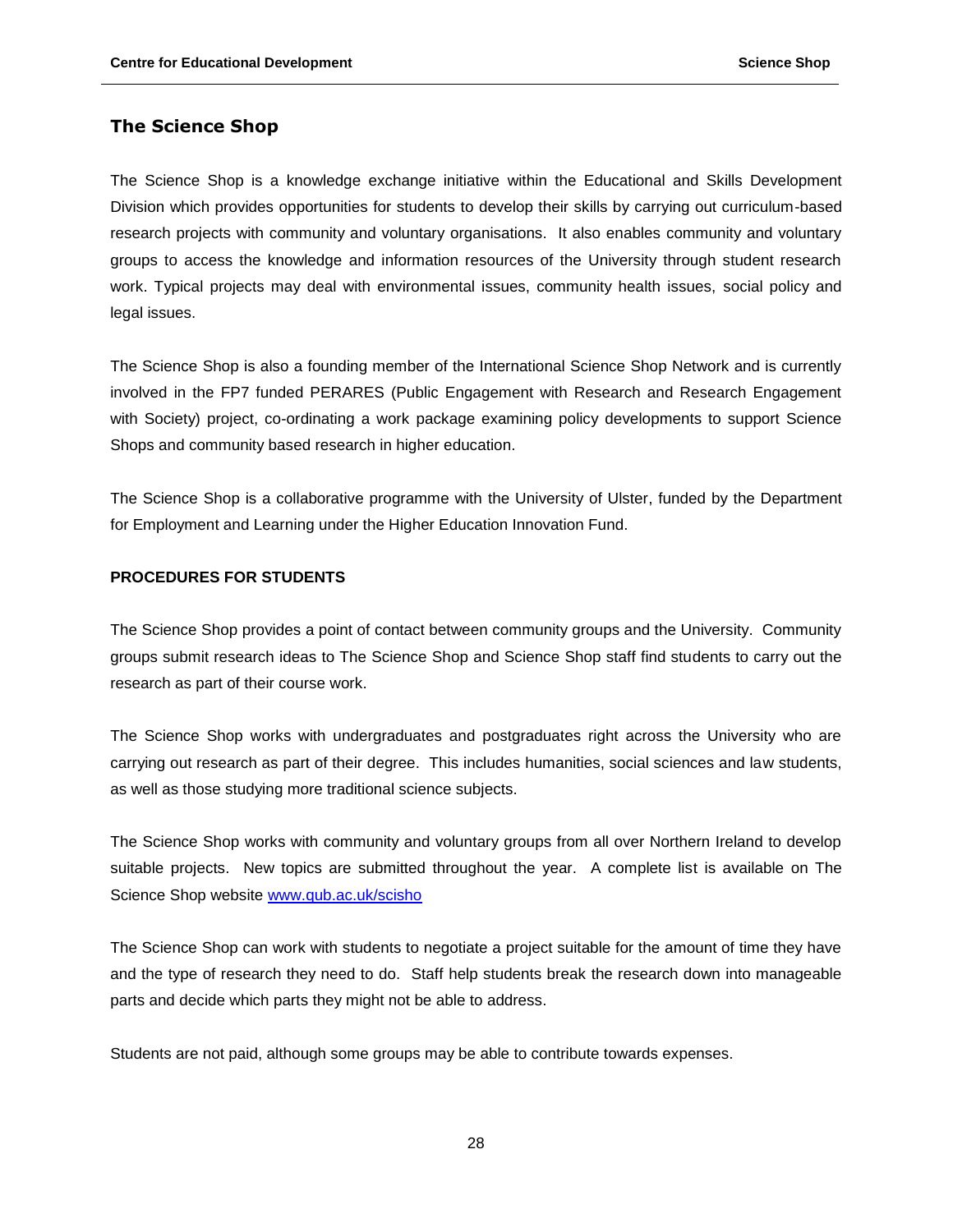If students are not interested in any of the research ideas listed, but would still like to do research with one of the groups mentioned, they can contact The Science Shop to discuss their research idea.

The first step for students is to contact The Science Shop and make an appointment to talk to the staff. They then provide some more information about any projects the student is interested in. If the student wants to discuss this further, Science Shop staff attend a meeting with the student and the community group. After this meeting, students, their supervisors, and groups make a final decision about whether they wish to proceed with the project.

## **PROCEDURES FOR COMMUNITY BASED ORGANISATIONS**

The Science Shop is an initiative run jointly by Queen's University Belfast (QUB) and University of Ulster (UU). The Science Shop works with community organisations who want some research carried out and with students who need to carry out a project as part of their degree, seeking to make a match between the two.

The name Science Shop comes from the original Dutch 'wetenschapswinkel' where science is translated as knowledge. The name reflects membership of an international network of Science Shops based mainly in Universities and supported by the European Commission.

Any community or voluntary sector organisation can use the service.

Science Shop staff talk through the research process and help design the project. If organisations have a project idea that might not be suitable for a student they can still contact The Science Shop where staff will talk through the idea and help decide whether it is a suitable student project. Staff are available to discuss new ideas throughout the year. However summertime is a particularly good time to develop new projects since most students come through at the start of the academic year in October.

Once a project has been discussed, it is placed on the Science Shop database and advertised to students across both universities. It is important that students choose a project that is meaningful to them and unfortunately it is not possible to guarantee that a student will take up a project within a given timescale. However projects are kept on a database unless staff are informed that the information or research is no longer needed.

Students working on projects will normally have had research training and will have a supervisor in the university. They will normally carry out this work as a dissertation or research project which forms part of their degree programme. Science Shop students work on many different issues including policy and legal research, architecture and planning, information technology and environmental issues as well as a broad range of social issues.